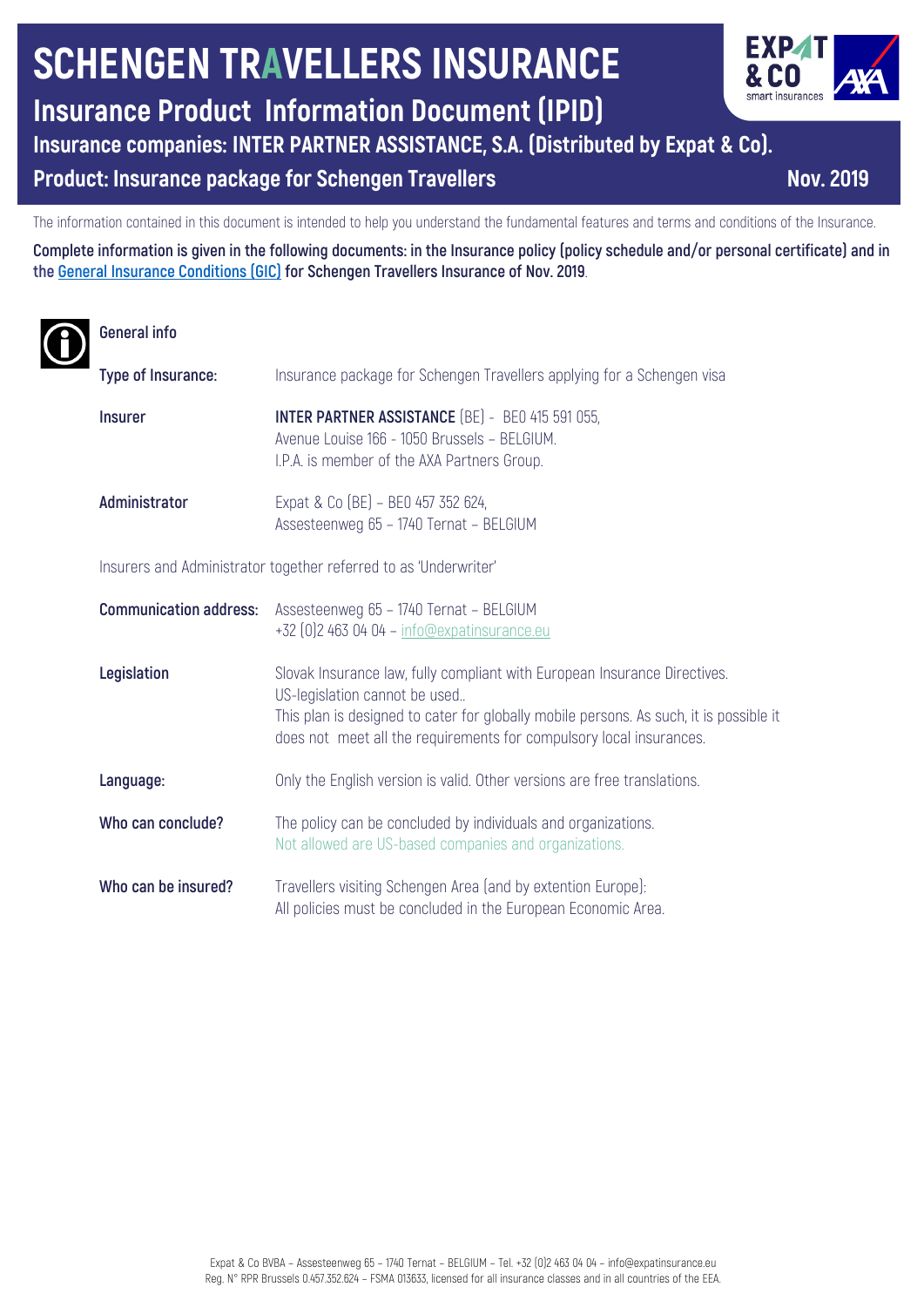

#### **What is covered?**

- $\checkmark$  Module 1: Medical care
- (Medically necessary Inpatient, Outpatient, Dental costs as defined in the Benefits Guide in our GIC)
- $\checkmark$  Module 2: Assistance (Repatriation, theft/loss ID and travel documents, legal assistance ...)
- $\checkmark$  Module 3: Private Liability (non-contractual liability), Tenant liability



#### **What is not covered?**

- $\times$  Any illness/injury/event which occurred before the beginning of the insurance period
- **x** Direct/indirect involvement in war, invasions, riots, lock-outs, use of weapons, criminal acts,
- **x** Alcohol and drugs abuse. Active engagement in fights,
- **x** Recklessness, severe negligence. Dangerous sports, unless otherwise stated,
- **x** Pilots and air crew members, unless otherwise stated,
- **x** In case of sanctions against the country of nationality of the insured person or customer.
- **x Medical:** pregnancies and childbirth, fertility treatment and tests, contraception, venereal diseases, sexual dysfunction
- **× Medical:** treatments that can wait until return to the home country, and planned treatments in Europe
- **x Medical:** Vaccinations that should be taken before the trip
- **x Assistance**: Pregnancies after the 36<sup>th</sup> week
- **x Liability**: liability subject to a compulsory insurance
- **x Liability:** aircrafts, motor vehicles, boats>200 kg, drones>5 kg
- **k** Liability: hunting, horses
- $\times$  For the full list of exclusions see our GIC (Art. 5, 18, 28.1.2., 29, 32)

#### **What are the limitations?**

**!** There is an overall annual limit and limits per cover depending the versions.

- **!** There can be a deductible for some costs. Please consult the Benefits Guide in our GIC.
- **!** War zones limited to 14 days after break out, except for health and assistance.



#### **Possible settings**

- $\bullet$  **Single Entry (for people with Single Entry visa):** covers exactly the period mentioned in the policy schedule (min. 7 days/max. 90 days). A Schengen visa is max. 90 days valid.
- ] **Multiple Entry (for people with Multiple Entry visa)**: covers during the period mentioned in the policy schedule the mentioned number of days (30, 60 or 90 days within a contract period of 90, 182 or 365 days respectively). With one Multiple Entry Schengen visa you may enter the Schengen Area several times, with a max. stay of 90 days, all journeys combined.
- $\triangle$  **Option 'Extended Zone'**: area of cover is extended to the other countries of Europe.



## **Where am I insured?**

- Whole Schengen Area.
- If the Option 'Extended Zone' is taken out the area of cover is extended to whole Europe.



#### **When does my cover starts and ends?**

- **8** The policy starts at the inception date (at 00:00 h) mentioned in your policy schedule.
- **8** The policy ends on the end date (at 24:00h) mentioned in your policy schedule.
- $\bar{z}$  The cover for collective insurances however starts and ends at the date mentioned on the personal certificates.



#### **Premium payment**

*O* Policy currency : EUR

- **Charges, commissions :** The payable premium consists of risk premium, operational costs, marketing expenses, intermediary's commission and premium taxes, if applicable.
- *O* Possible Payment fractions: single premiums.
- *Acceptable payment methods: Bank transfer,*

Bank card/Credit card (secured online payment: https://www.expatinsurance.eu/en/Payment-Online.aspx)

#### **Payment charges**

 Transfer: **All** payment costs (own bank **AND** corresponding bank) are **at charge of the paying party**. Bank cards: A cost of 5% is charged for non-European cards. SEPA zone cards are always free of charge. Credit cards A cost of 2% for European, 5% for non-European cards, is charged.